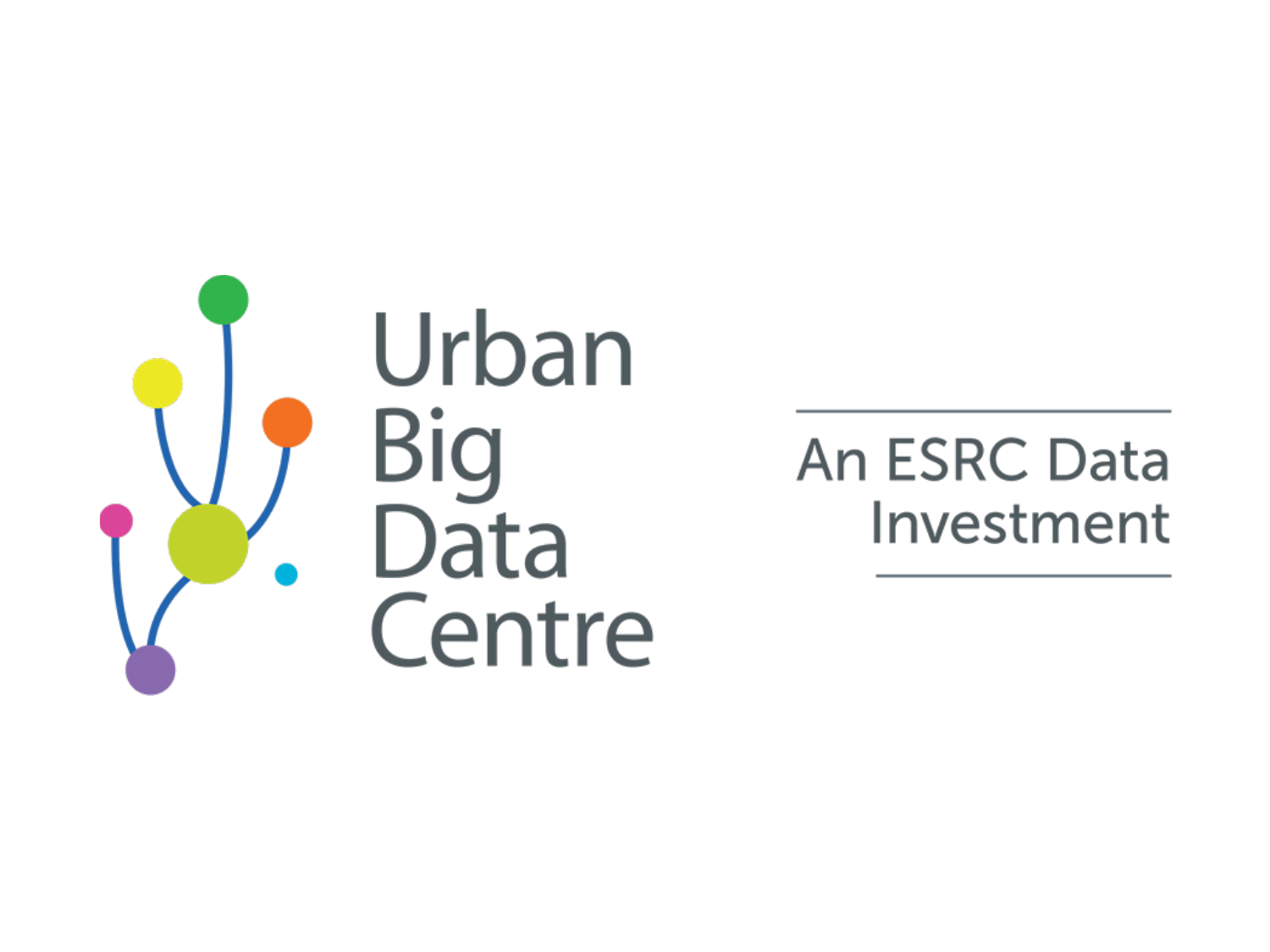### *Welcome: Shaping Data Standards for Future Cities*

### Andrew McHugh, Senior IT and Data Services Manager Urban Big Data Centre



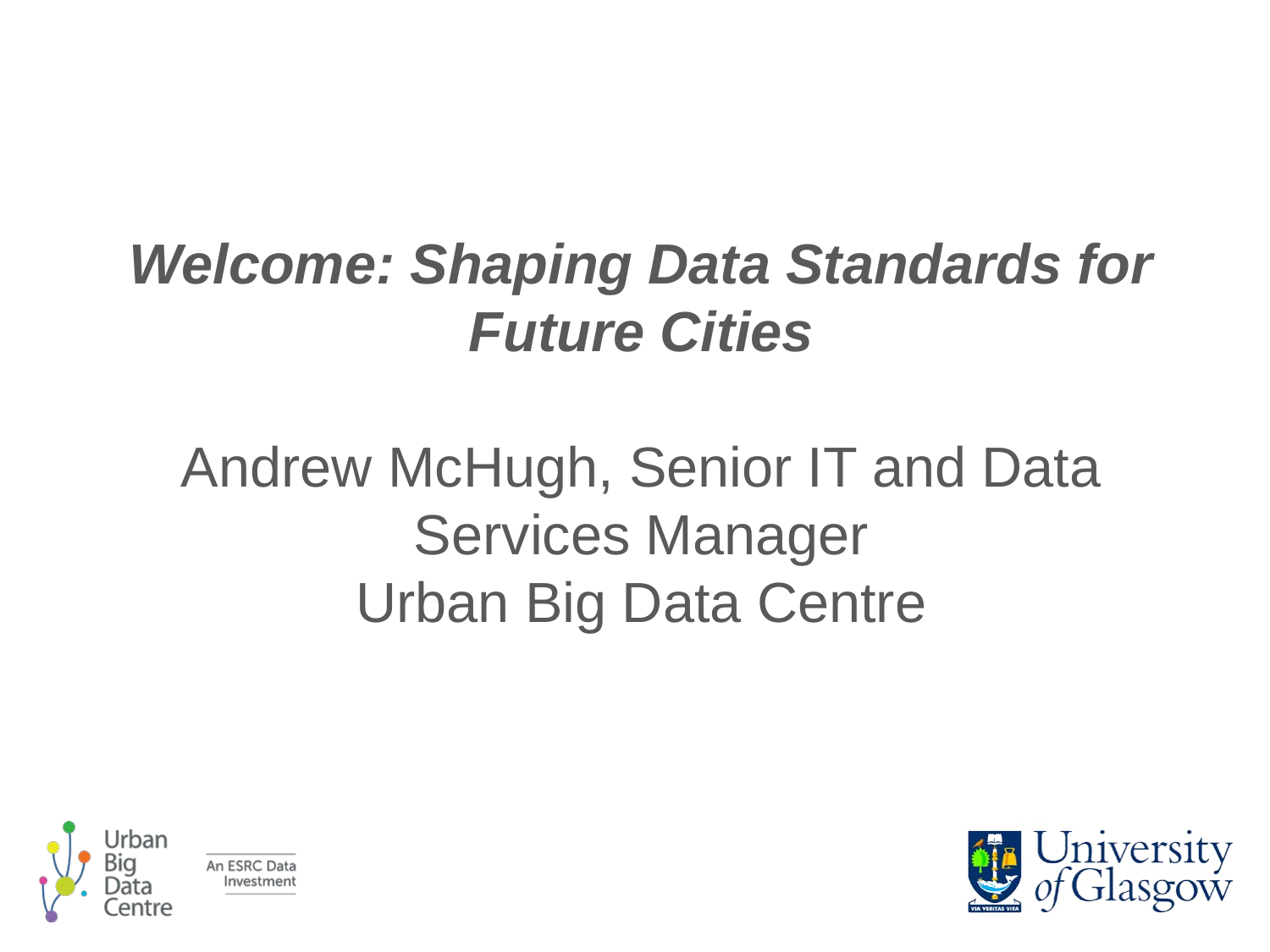### **Programme**

- Morning Session *Shaping Standards*
- Afternoon Session *Adopting Standards for Future Cities*
- We'll hear from those administering, developing, informing and benefiting from smart city and big data standardisation
- **Discussion welcomed!**



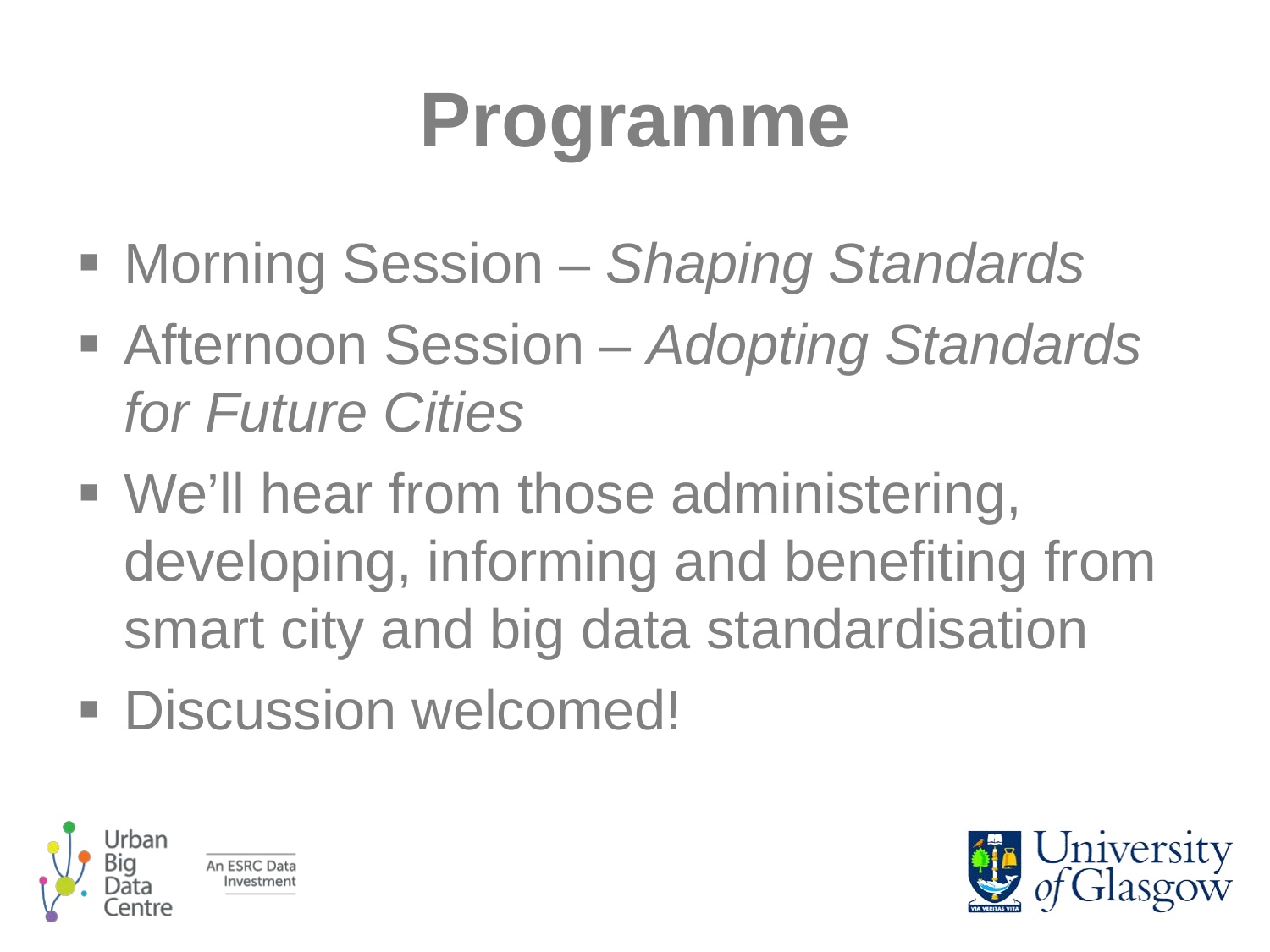## **Some practicalities**

- Wifi details
	- $-$  SSID: The  $ET$
	- Username: jet
	- Password: cooper
- Filming and photography
- Social media:
	- Hashtag #DSFC17
	- You can follow UBDC @urbanbigdata



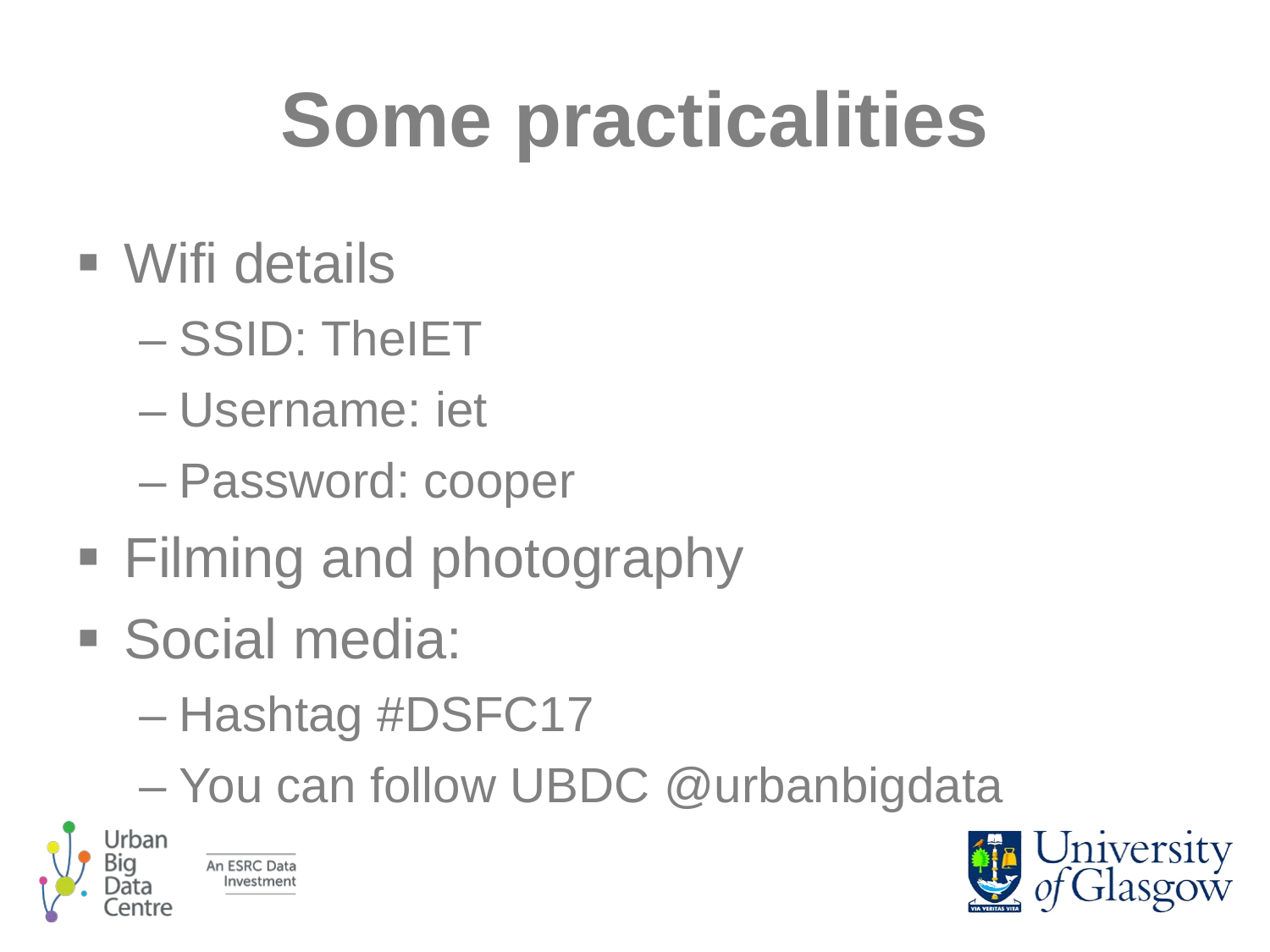### About the Urban Big Data Centre



An ESRC Data Investment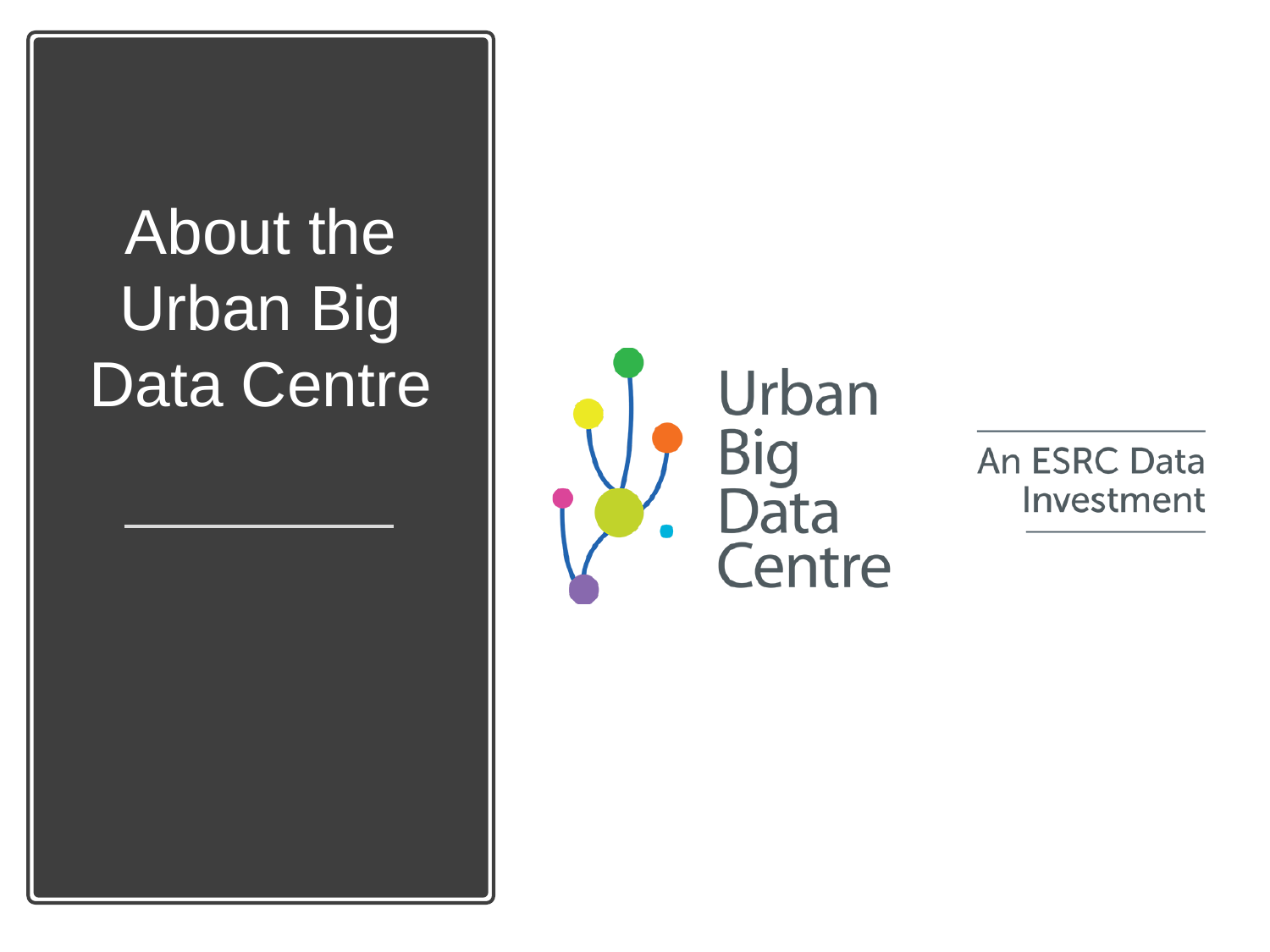### **A Research-led Data Service**

**The Urban Big Data Centre (UBDC)** is a research resource promoting the use of innovative methods and complex urban data to address global city challenges.

#### **Our Objectives:**

ممهر

 $\frac{9}{7}$ 











THE UNIVERSITY of EDINBURGH

An ESRC Data Investment



**ose** University of

**Develop novel solutions for using** and sharing urban big data

**Provide high quality training and** outreach activities

**Deliver cutting-edge research** 



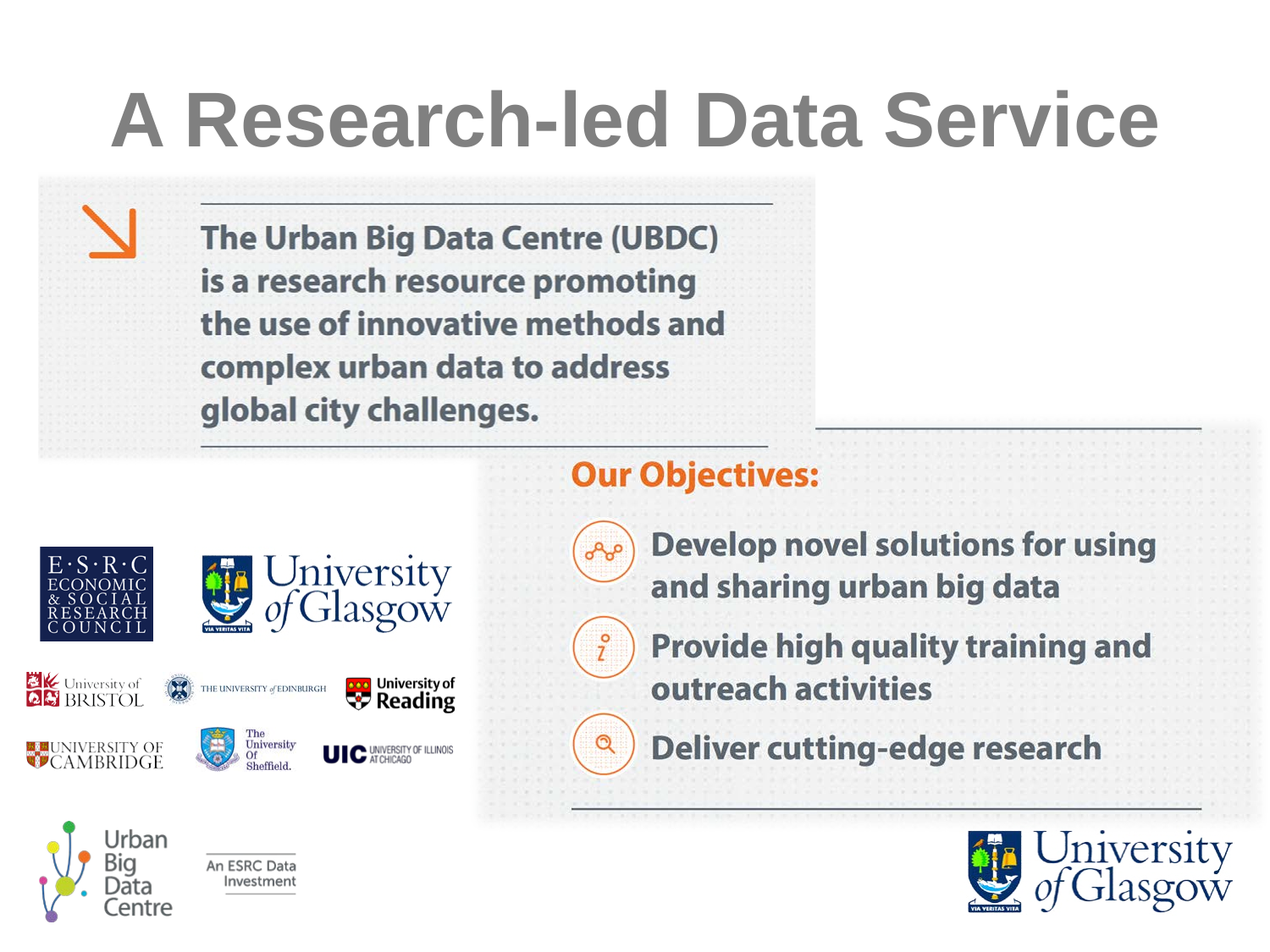## **Core Research Areas**

- **Transport Informatics, GIScience and Spatial Modelling**
- **Housing with focus on private rental sector**
- **Economic Development and Migration Studies**
- **Education and Literacy**
- **Social Exclusion with a focus on understanding** path dependence
- **Big Data Management and Information Retrieval**
- **Statistical uncertainty and dependence modeling**



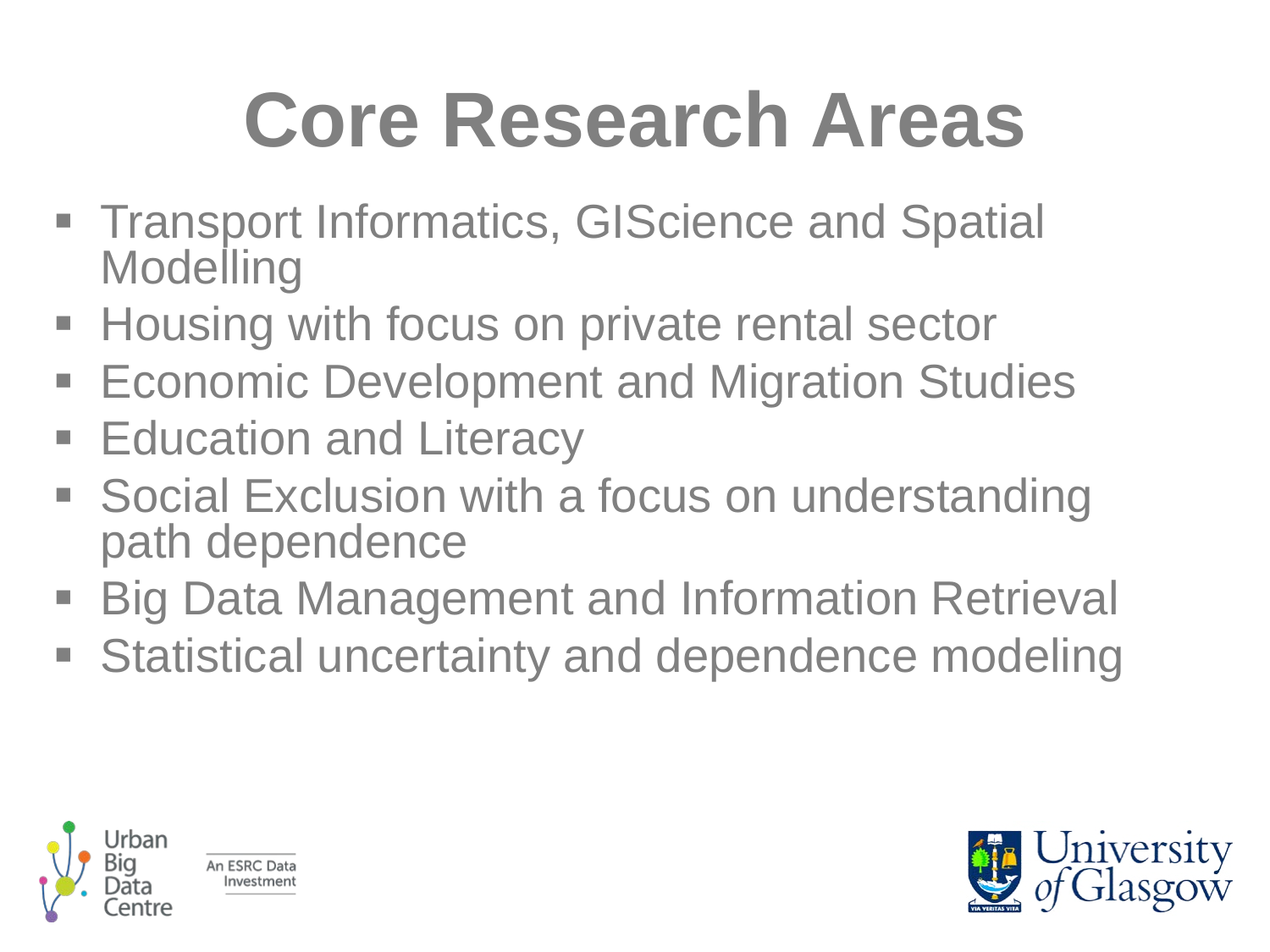## **National Data Service**

- **Maintaining and providing access to open** and safeguarded data collections
- Facilitating research use of controlled microdata via safe haven partner
- **Real time analytics, data capture and** linkage and synthetic data generation
- **Data sourcing service**

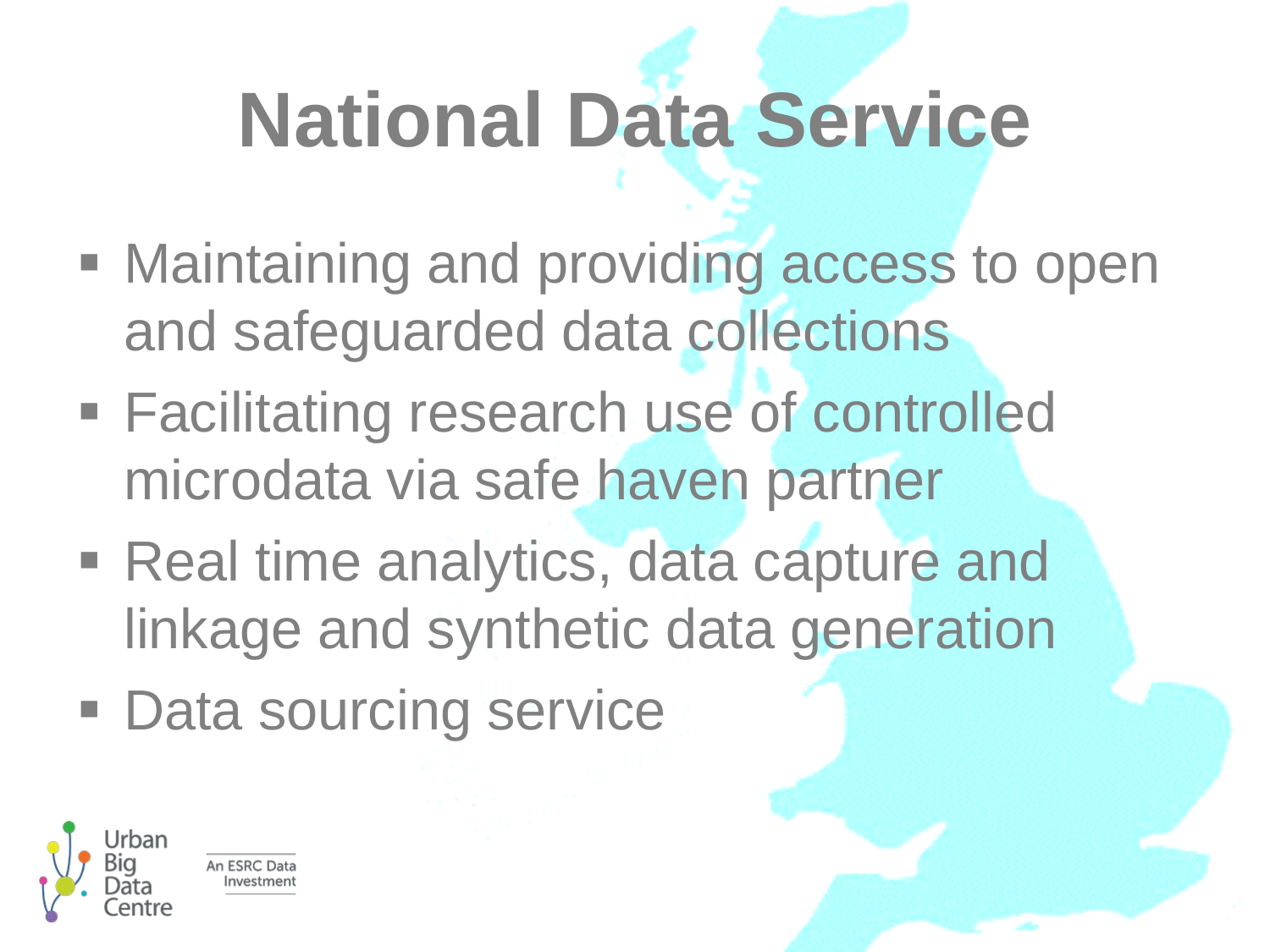### **Key data sources**





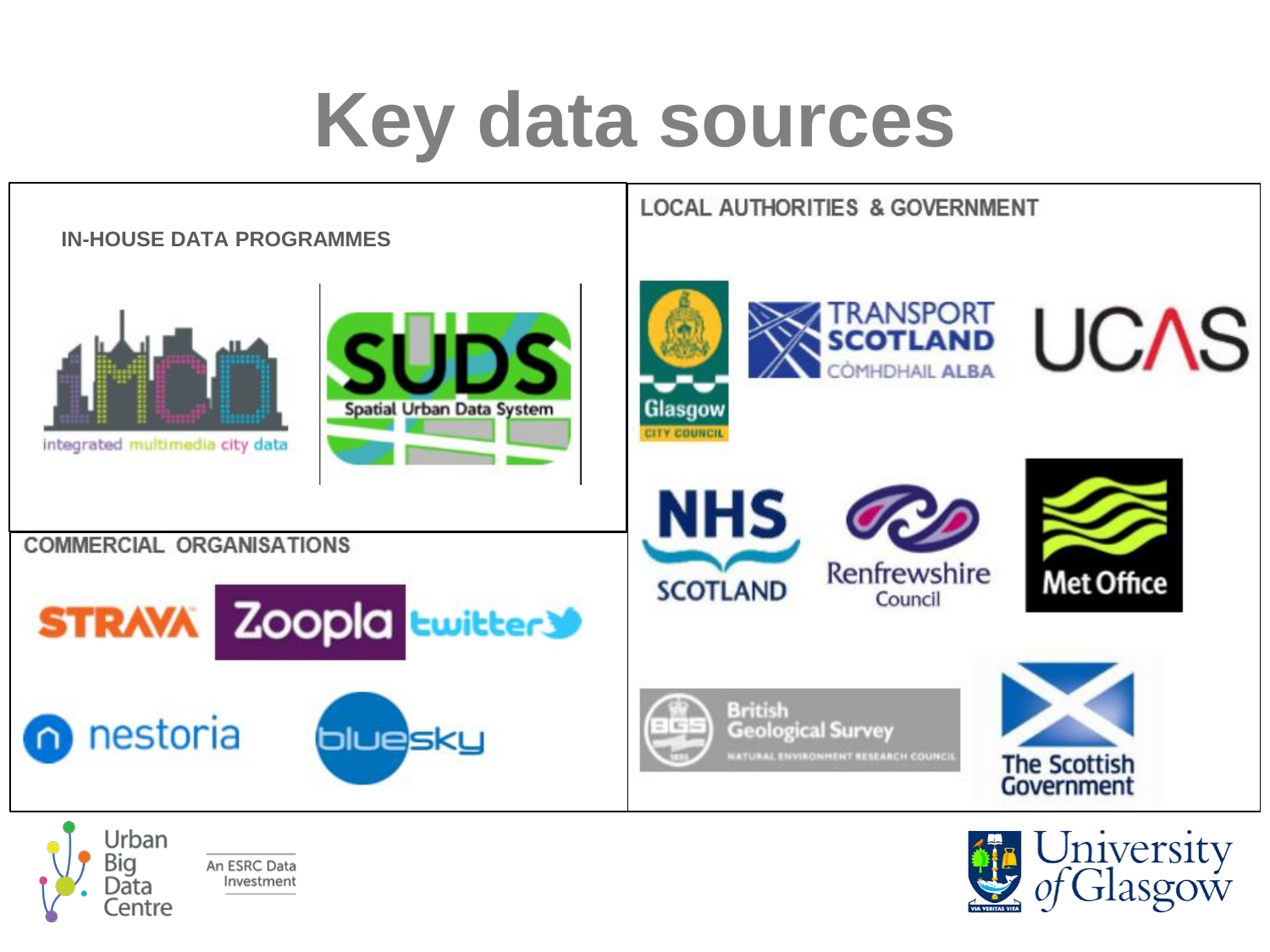# **UBDC and Standards Agenda**

- **Urban indicators development**
- Metadata and data management standardisation
- Big data standards
- **Smart cities**